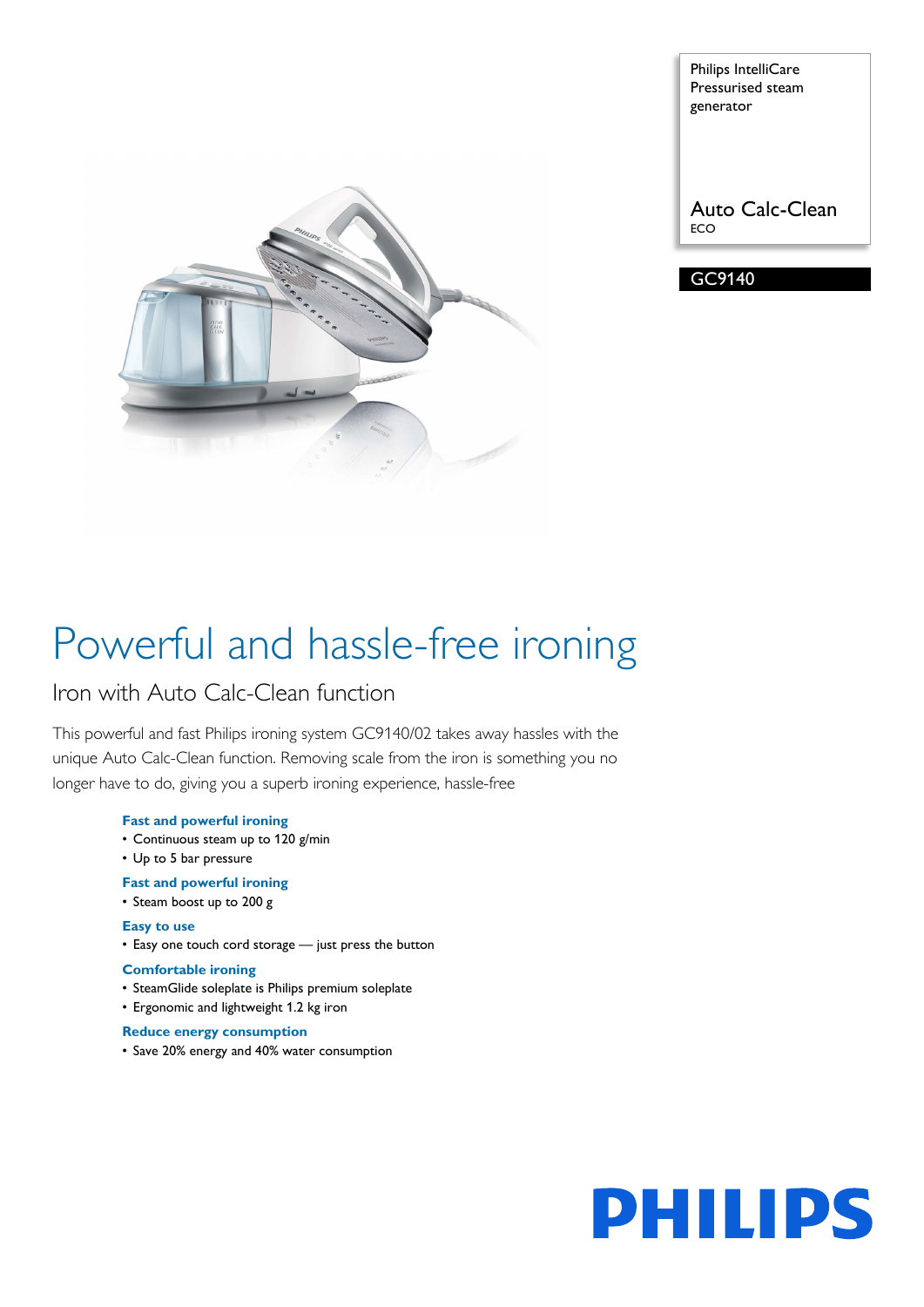## **Highlights**

#### **Auto Calc-Clean function**



The Auto Calc-Clean function automatically cleans your ironing system of scale. A twominute scale removal cycle is activated automatically when it is time to clean your system. All you have to do is empty the detachable rinse tank. It keeps your system as new and powerful as the day you bought it.

#### **Up to 5 bar pressure**

5<sub>bar</sub>

iron generates powerful steam making ironing easier, better and faster.

#### **Steam boost up to 200 g**



The steam boost can be used for vertical steaming and tough creases.

#### **Automatic cord winder**



Thanks to the automatic cord winder, you can just press the button to automatically retract the power cord.

#### **Ergonomic iron**



The ergonomic design of the iron facilitates comfortable ironing by putting less strain on the wrist. The upwardly sloping handle ensures a natural position reducing strain during ironing. The iron design also prevents the repetitive movements caused by placing an

iron on its heel. The iron is light (1.2 kg) for an easy and comfortable ironing experience.

#### **SteamGlide soleplate**



The SteamGlide soleplate is the best Philips soleplate for your steam iron. It has great scratch resistance, glides excellently and is easy to clean.

#### **Eco-setting**



Save 20% energy and 40% water consumption by selecting the eco-setting on your Philips Iron. The eco-setting offers the most energy efficient way to obtain perfect ironing results.

The more steam, the faster the ironing. Consistent powerful steam is generated which penetrates deep inside the garments making ironing both faster and better. Steam power can be regulated to suit your needs.

#### **Continuous steam**



The more steam, the faster the ironing. The unique technology in a Philips steam generator GC9140/02